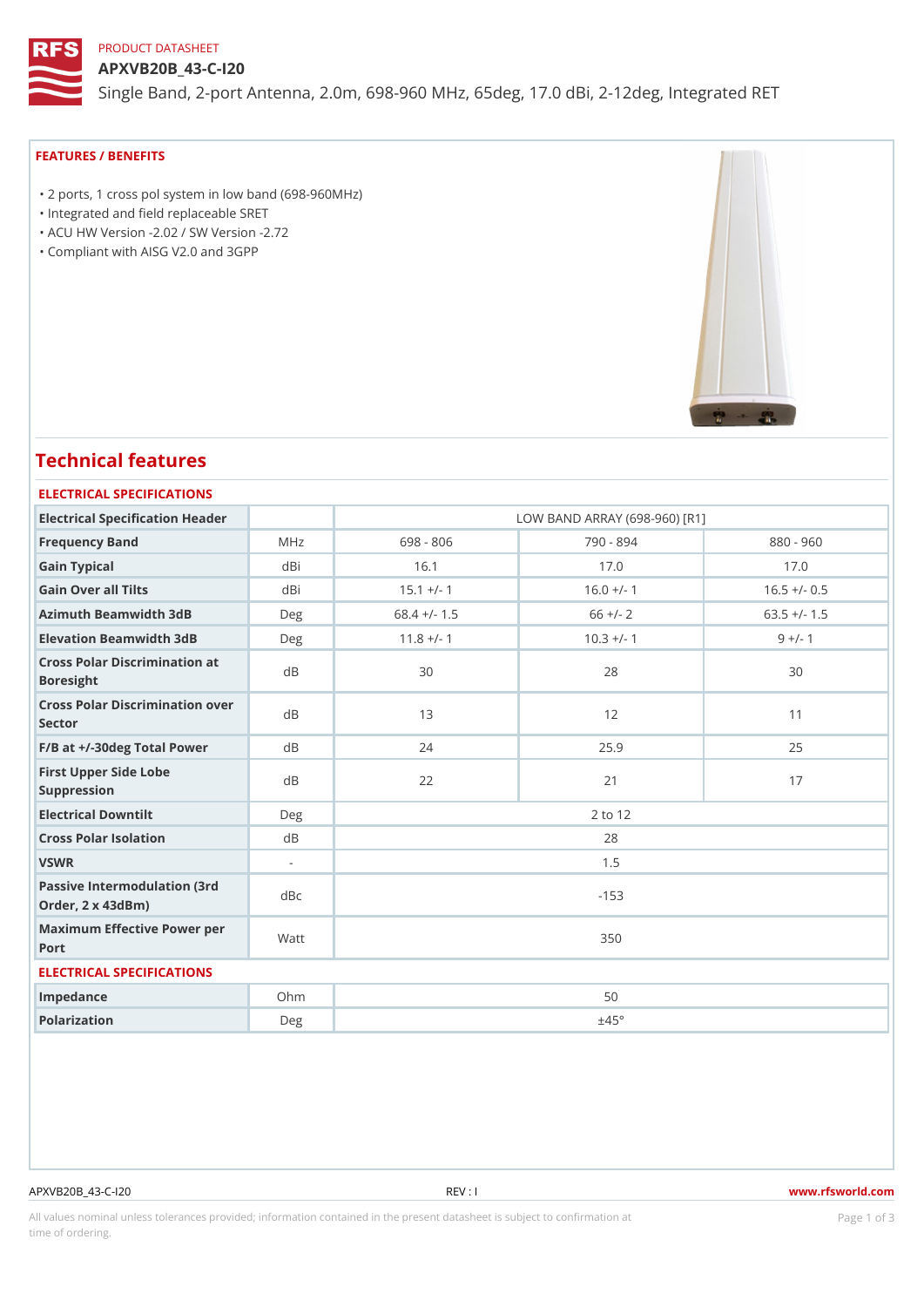## PRODUCT DATASHEET

APXVB20B\_43-C-I20

Single Band, 2-port Antenna, 2.0m, 698-960 MHz, 65deg, 17.0 dBi, 2-1

| MECHANICAL SPECIFICATIONS                  |                             |                                                                |                                    |                                                      |           |  |  |  |  |
|--------------------------------------------|-----------------------------|----------------------------------------------------------------|------------------------------------|------------------------------------------------------|-----------|--|--|--|--|
| Dimensions - H x W x D                     | $mm$ (in)                   | 1980 x 320 x 140 (78 x 12.6 x 5.5)                             |                                    |                                                      |           |  |  |  |  |
| Weight (Antenna Only)                      | $kg$ ( $ b $ )              | 18.5(40.8)                                                     |                                    |                                                      |           |  |  |  |  |
| Weight (Mounting Hardware kg (lb)<br>only) |                             | 4.5(9.9)                                                       |                                    |                                                      |           |  |  |  |  |
| Packing size- HxWxD                        | $mm$ (in)                   | 2250 x 395 x 215 (88.6 x 15.6 x 8.5)                           |                                    |                                                      |           |  |  |  |  |
| Shipping Weight                            | $kg$ ( $ b $ )              | 26(57.3)                                                       |                                    |                                                      |           |  |  |  |  |
| Connector type                             |                             | $2 \times 4.3 - 10$ female/bottom + 2 AISG connectors (1 ma e, |                                    |                                                      |           |  |  |  |  |
| Radome Material / Color                    |                             | Fiberglass / Light Grey RAL7035                                |                                    |                                                      |           |  |  |  |  |
| TESTING AND ENVIRONMENTAL                  |                             |                                                                |                                    |                                                      |           |  |  |  |  |
| Temperature Range                          | $^{\circ}$ C ( $^{\circ}$ F | $-40$ to 60 ( $-40$ to 140)                                    |                                    |                                                      |           |  |  |  |  |
| Lightning protection                       |                             | Direct Ground                                                  |                                    |                                                      |           |  |  |  |  |
| Survival/Rated Wind Velocikm/h             |                             | 200(150)                                                       |                                    |                                                      |           |  |  |  |  |
| Wind Load @ Rated Wind Front               |                             | 425                                                            |                                    |                                                      |           |  |  |  |  |
| Wind Load @ Rated Wind Sidb                |                             | 406                                                            |                                    |                                                      |           |  |  |  |  |
| Wind Load @ Rated Wind ReaN                |                             | 493                                                            |                                    |                                                      |           |  |  |  |  |
| ORDERING INFORMATION                       |                             |                                                                |                                    |                                                      |           |  |  |  |  |
| Order No.                                  |                             | Configuration                                                  |                                    | Mounting HardwaMeunting pipe DiameStheirpping Weight |           |  |  |  |  |
| APXVB20B_43-C-120                          |                             |                                                                | Internal RET (ACU-120-BA1P) M50-B1 | $50 - 110$ m m                                       | $26.0$ kg |  |  |  |  |

| APXVB20B 43-C-120 |  |
|-------------------|--|
|-------------------|--|